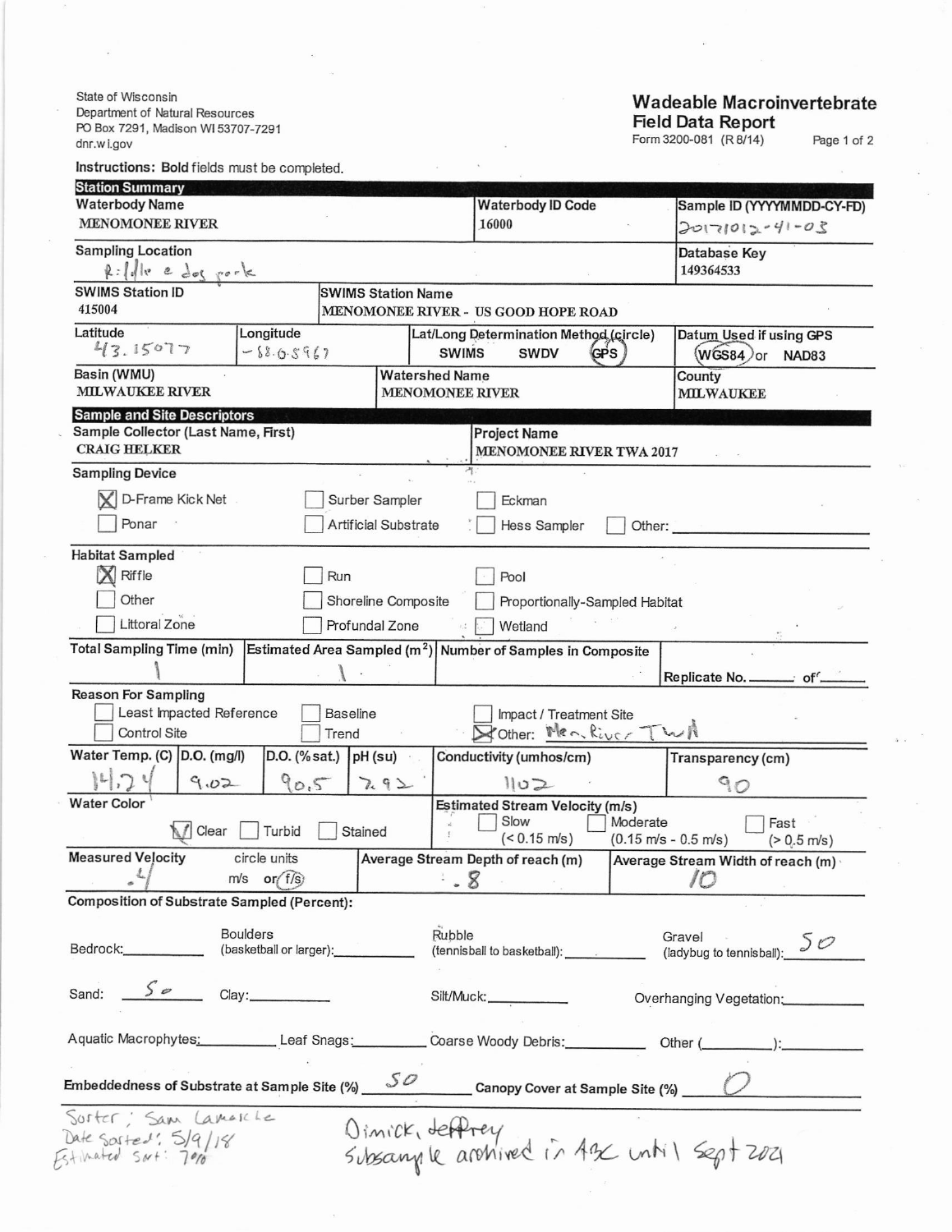$rac{1}{179}$